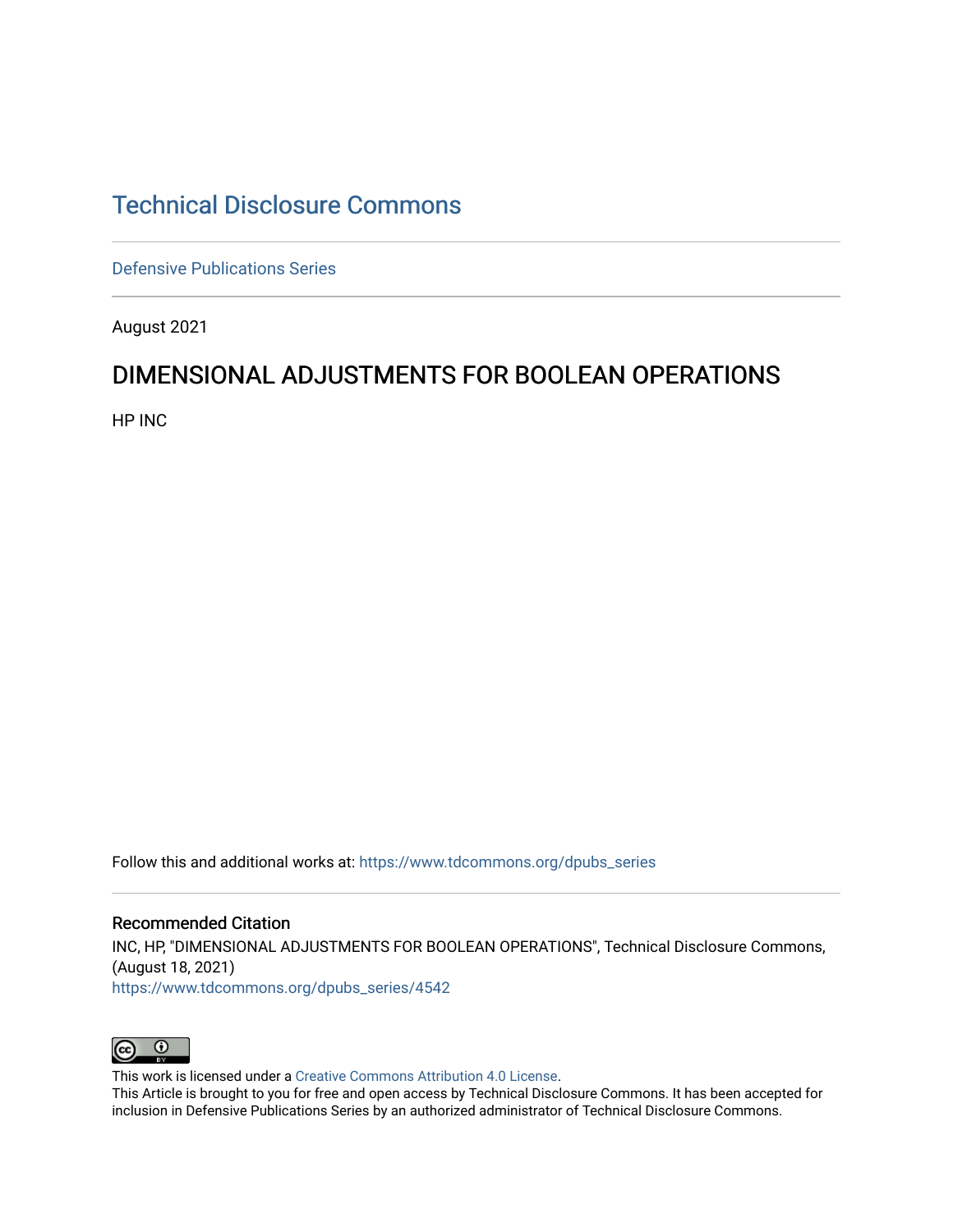#### Dimensional Adjustments for Boolean Operations

### Abstract

One of the benefits of the 3MF language is that it allows to encode a single geometry representation when multiple instances of the same object are willed to be printed. However, there are situations in which while most of the model is exactly the same, there may be subtle differences like some labeling or small feature attached to the model, which makes it different. To overcome this situation a Boolean operations extension has been proposed. The Boolean Operations extension allow to operation using 3 basic operations (union, difference and intersection) to compose a final object referencing some base models. While this allows a better reuse of geometries in the file, it can introduce some issues when dimensional adjustments are applied, and more specifically when surface offset are applied to the individual geometries referenced from the Boolean operations. In this invention disclosure we propose a method to adjust the position of the Boolean operations models, so that it does not distort the printed object.

### Introduction

When applying surface offsets to Boolean operations model, the relative position of the two or more objects being operated will be altered. Considering cases like the part labeling in which a base object is operated with some smaller object representing the label, the label is expected to be printed just touching the surface of the underlying object. However, when applying the surface offset for dimensional adjustment, the position of the surface of the base object may be altered, causing a potential gap between the base object and the label, or that the label is completely inside the underlying object, making it not visible. In this invention disclosure we propose a method which adjust the position of the object in the Boolean operations to compensate the effect that will cause the offset in the underlying object.

Prior to our method there was no mechanism for adjusting the position to the actual offset being applied to the parts. The only option was to consider the offset in the design space by assuring some sort of overlap to guarantee that after an erosion the label will be still in contact with the underlying object. However, this method was not robust as required in the design stage to design with a "worse" case, which may be not enough for the actual case. Our method does a perfect adjustment for the concrete amounts of offset being applied.

## Proposed method

Dimensional accuracy is one of the key value propositions for 3D printers, especially for production applications. Production applications usually requires printing multiple copies of complex objects which contain lattice structures, but which are not exactly the same because each part requires its own model. To allow a better handling of the object by a reduced file size, it has been introduced the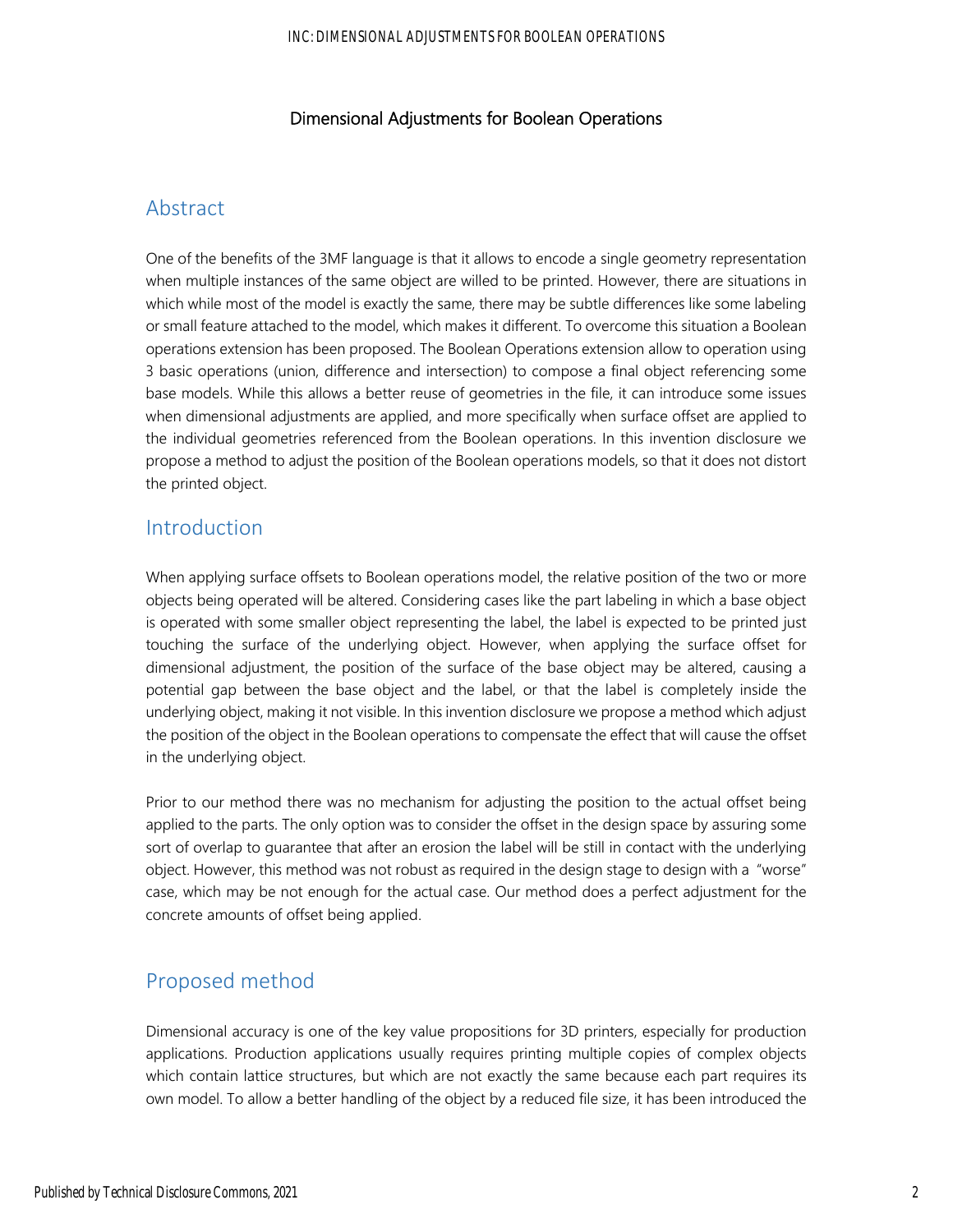usage of Boolean Operations. With that, the underlying lattice object is stored just once and the referenced multiple times from different Boolean operations. In each of the Boolean operations, the underlying object is Boolean operated (either union or difference) with some other model representing the label to generate the printed part. The label is intended to be printed in the surface of the underlying object, so that after the object is printed it gets the labels perfectly fused to it.

However, to have a proper dimensional accuracy it is required to perform a surface offset operation on the underlying object. It may be the case that the label object requires a different amount of surface offset, but in most of the cases it will be that the label object will not require any offset as a protection mechanism for the small feature object.

#### *Our method*

The proposed method adjusts the position of the Boolean operations object/s (in this case the label object) with respect to the underlying object.

For calculate this translation we are going to apply to the label respect to the main part we need the vector that indicates the direction in which we need to translate it and the value of the translation. The vector is not difficult to calculate, because is the normal direction to the main surface, which can be easily obtained from the normal vectors of the triangles that compose that surface.

The value of the translation, it is, the distance that the label has to be moved from the original surface, is the value of the offset we are going to apply in this part in order to improve its dimensional accuracy. This offset in the orthogonal directions (X, Y and Z axis directions) is easy to know because is directly the value of the offset in that directions. However, in any other orientation is not so easy.

The offset is applied in the printed parts is calculated as the Minkowski sum of the printed part and a brick of the size of the offset in its respective dimensions:



Let see the following scheme: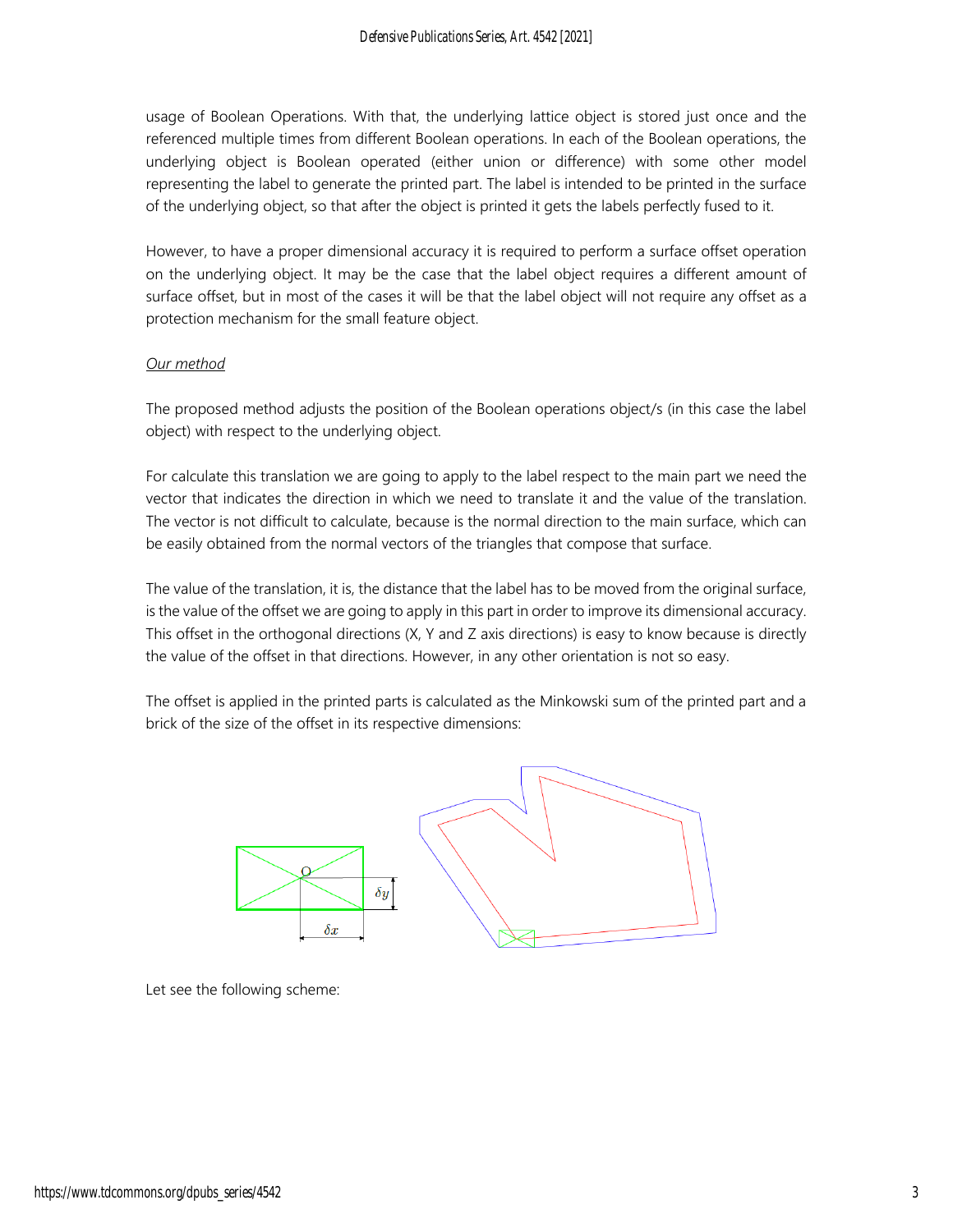

In it we can see how the red part offseted with the green brick (which has the offset values as dimensions) gives as result the blue surface. And has an *effective offset* represented with the orange arrow in the normal direction respect the main surface.

In order to calculate the value of the modulus of this effective offset, let's notice that it is the projection of the corner of the green brick over the normal vector  $u$ , that vector that joins the main surface with the label.



In this scheme, the module of the orange vector may be calculated as

$$
|P_{o,u}| = \frac{< o, u >}{|o|}
$$

where the vector  $o$  is the vector given by  $(o_x, o_y)$ , it is, the corner of the green brick in the scheme.

In general, the offset vector  $o$  that has to be considered for project is that that has the same signs in the X, Y and Z coordinates than the vector u. It is, for example, if vector  $u = (2, -1, -3)$ , then the vector  $o = (o_x, -o_y, -o_z)$ .

Thus, the value of the modulus of the effective offset may be expressed as:

$$
<(sign(u_x) \cdot o_x, sign(u_y) \cdot o_y, sign(u_z) \cdot o_z), u> \sqrt{o_x^2 + o_y^2 + o_z^2}
$$